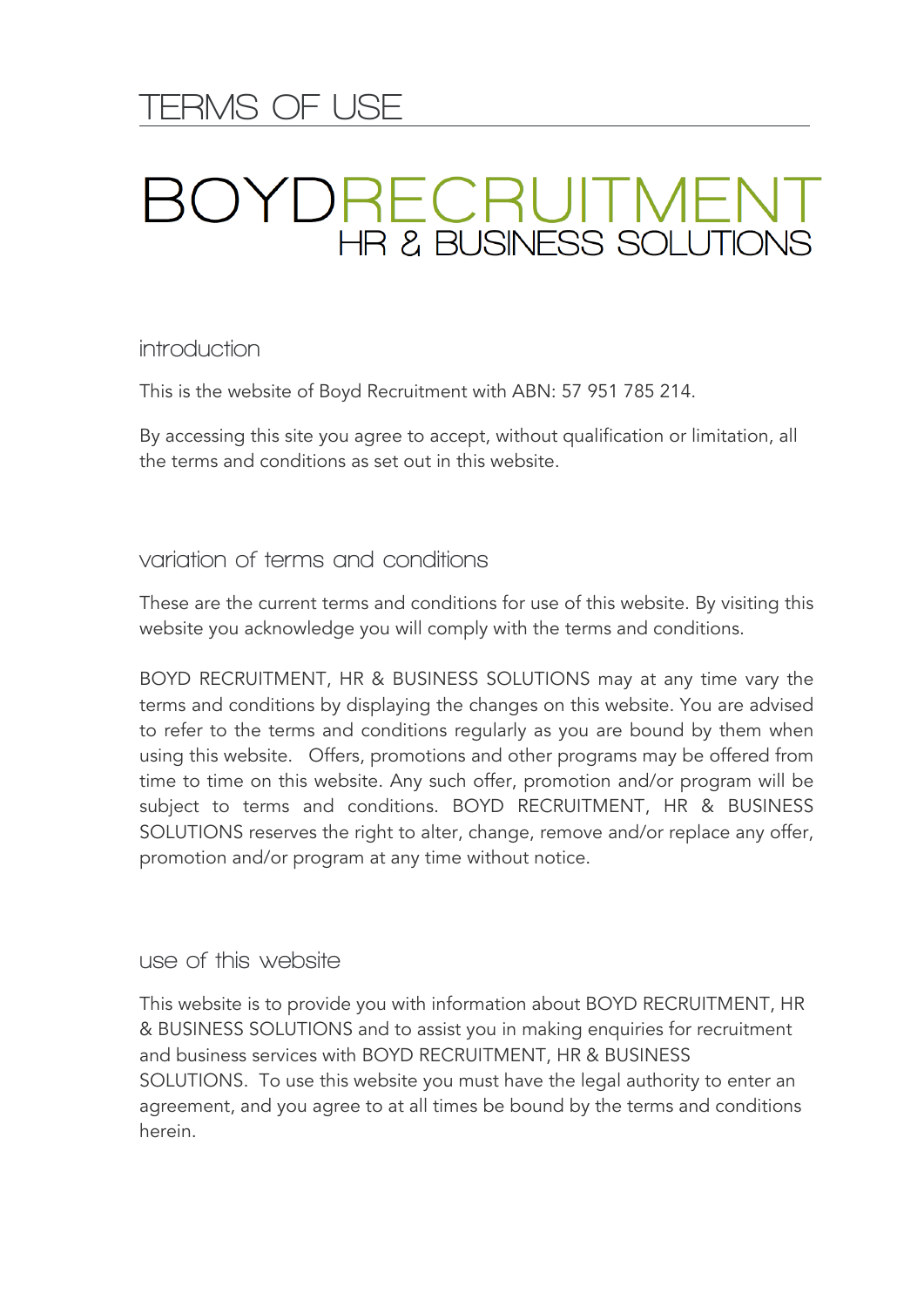If making an enquiry via this website:

- You agree to make a legitimate enquiry on your own behalf or for another person whom you are legally authorised to act for and for no other purposes;
- You agree to any terms and policy information provided;
- You warrant that all information you supply is true and correct; and
- You agree to pay any fees, taxes, etc. specified herein.

#### **unlawful or prohibited use**

As a condition of usage of this website you agree that you will not use this website for any purpose that is unlawful or in any manner which violates any rights of BOYD RECRUITMENT, HR & BUSINESS SOLUTIONS or any relevant third party or associate of BOYD RECRUITMENT, HR & BUSINESS SOLUTIONS or which is prohibited under the terms of use.

### **copyright**

This website and its contents are subject to copyright and other intellectual property rights whether registered or unregistered. Any other use of the content of this website is prohibited, including but not restricted to: Modification; Reproduction; Transmission; Performance; and/or Display.

#### **trademarks**

BOYD RECRUITMENT, HR & BUSINESS SOLUTIONS name and logo are subject to trademarks. The trademarks may not be used unless expressly permitted by an authorised BOYD RECRUITMENT, HR & BUSINESS SOLUTIONS representative.

#### **disclaimer**

While BOYD RECRUITMENT, HR & BUSINESS SOLUTIONS has reviewed this website to ensure that the information on this website is free from error, it does not warrant the accuracy, adequacy or completeness of the information contained in the website.